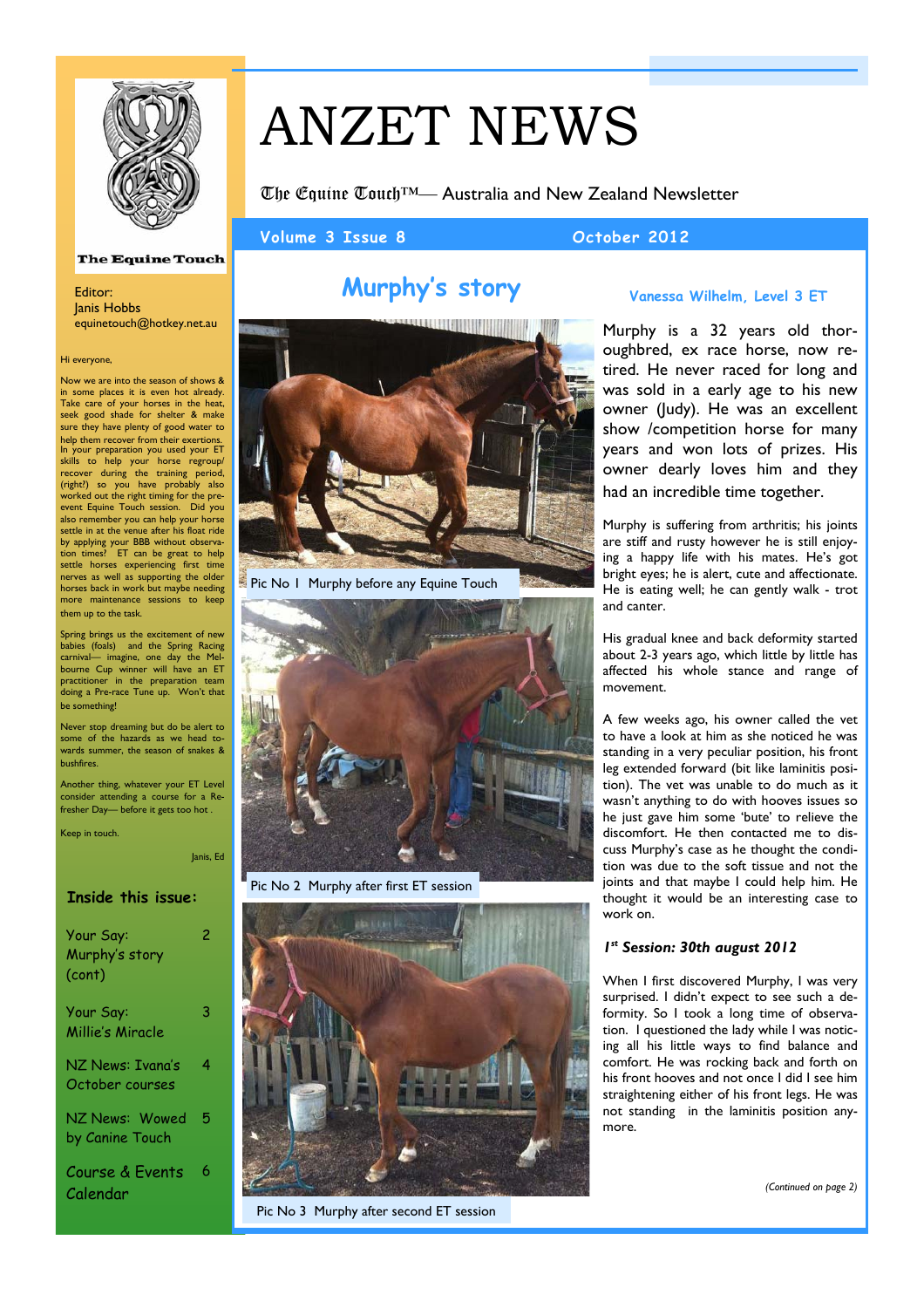# **Page 2 The Equine Touch™— Australia and New Zealand Newsletter**



# **Murphy's story - continued**

**Vanessa Wilhelm, Level 3**

*(Continued from page 1)* 

It took me about 20 - 25 minutes of inner reflection (tapping into my intuition) before I could start with any of the branding and BBB. I was very skeptical about the case and my ability to help him and advised the owner that I would do my best, keeping in mind that I am not a magician. I could maybe only release Murphy's overall muscle tension and provide him with some level of comfort.

He willingly let me touch him all over. He had spasm and quite lots of tightness all over his body (sacrum, wither, shoulder, girth, back) so I was using a very soft and gentle hand on him. I didn't want to do too much, however as he was working in total harmony with me I could feel I will be able to address a few A.O.C.

I worked on his abdominal, girth, shoulder, pectoralis and upper legs muscles (Deltoid, triceps, descending pect., Brachialis, ext. carpi radialis, supraspinatus) as well as hamstring, sacrum and pelvis. He responded extremely well to the Equine Touch session and released heaps of tension, physiologically by his yawning and neck shake but also physically by softening and relaxing some of his tight muscles.

The 1<sup>st</sup> session produced a remarkable difference in Murphy's stance as observed by the owner, his left knee was already much straighter the next day. (Refer Pic No 2 on page 1)

### *2nd Session: 6th of September 2012*

When I visited him for the 2nd time a week later, he looked much more comfortable, his front left leg was still extended straight and he appeared to be more relaxed in his body. He still had little collapse with that leg but not as much as before. It felt like a big success for the three of us.

While I was doing my branding, I could feel he wasn't so responsive to my presence. This could have been due to external influences on the day as it was a nice Victorian windy day. He was cheeky and moving away from me more. I did a Combination (including wholistic back opening), still very gentle with my touch and finished the session off working on his FH and Logan Basic. He did relaxed greatly again to the touch.

### *3rd Session: 19th September 2012*

When I saw him the 3rd time, he still stands the same way as the week before. His right leg was still bent, as the other one was keeping straighter. He is still loading maximum weight on his FH.

I did a BBB and worked again gently on his TFL and few moves on his front leg muscles. He still has lots of tension in his body but he is doing so much better already.

The Owner and Murphy are both really happy. I advised her that an Equine Touch session once every 6 to 10 weeks would most likely be beneficial for his overall wellbeing and comfort.

This case study has showed me again the amazing improvement that ET can provide to our horses and how it can sometimes be so distinguishable even to the skeptics' eyes!

Again I'm so grateful to Jock and Ivana to have developed that modality that is simple to learn and if done with full intent and integrity can go such a long way!

I will continue to work with Murphy and keep you updated on his story.

Janis, Ed.

Vanessa Wilhelm, Level 3

Wow! Thanks, Vanessa for this story! All the best for future work with Murphy hopefully assisting him to even more comfort in his retirement. Please do keep us updated on progress. I am sure this will inspire others with their endeavours with Equine Touch .

Vaness Wilhelm pictured here with Jock Ruddock at the Level 3 course at Wagga Wagga, NSW, February 2010

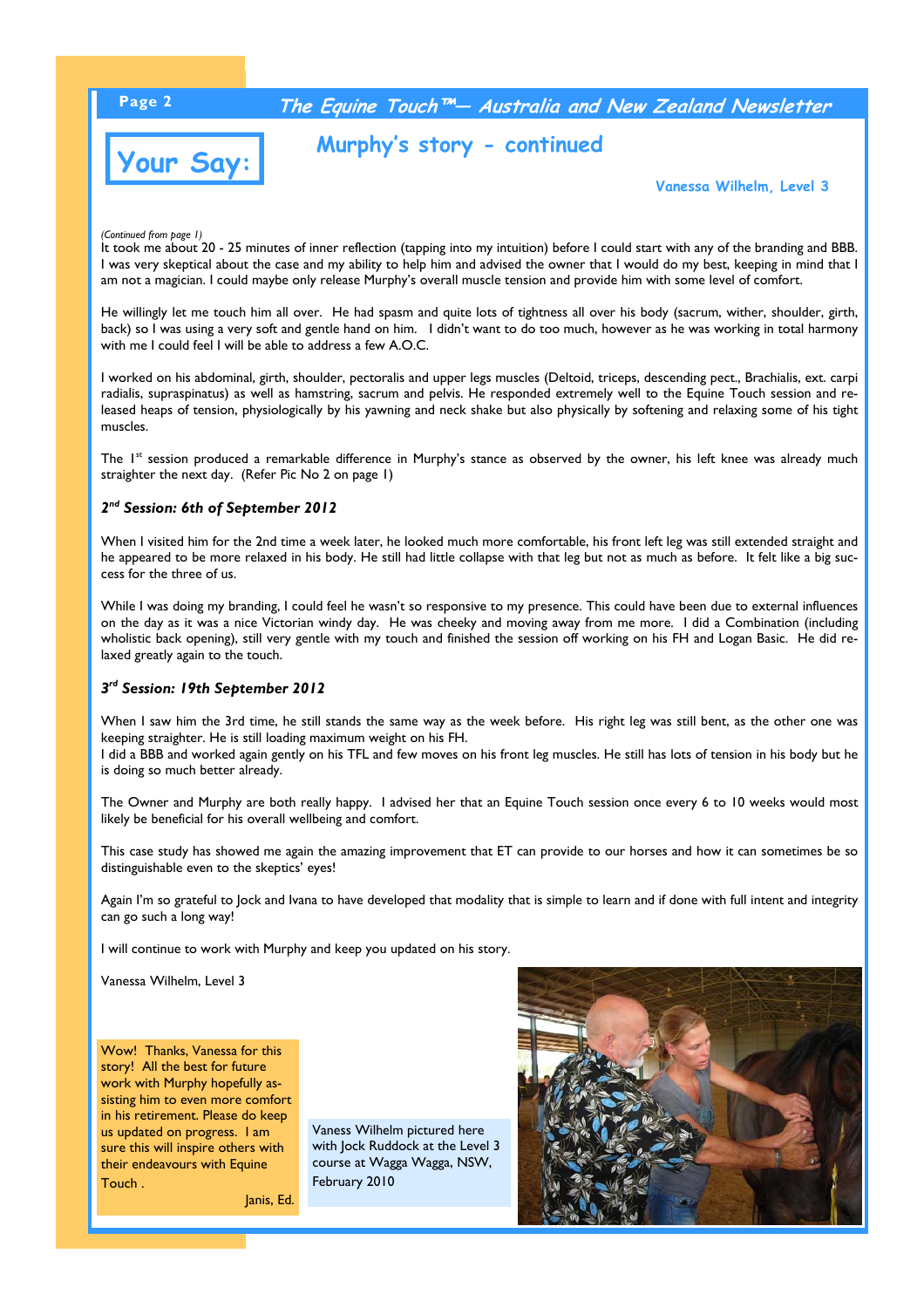**By Constance Pribac, Level 1 ET**

# **Page 3 Volume 3 Issue 8**

# **Your Say:** Millie's Miracle or Why I had to learn Equine Touch

About six months ago I was lucky enough to have a wonderful 16.2 h thoroughbred horse called Millie come into my life.

Unfortunately she had been through a rough time: She slammed into a tree in panic after being separated from her foal, and broke her right hip, pelvis and 3 ribs. She was left to die, and my friend (Millie's previous owner) intervened in Millie's situation and arranged for basic care and rehab. Millie came to me 5 months after the accident; sore and with muscles still noticeably atrophied on the right side. She had another month of gentle recovery in Perth on some sloping ground, during which she gained some muscle tone, before it was suggested that she could benefit from some Equine Touch with Deb Pollard here in WA.

Millie also has a conformation defect – a turned in near forefoot. When Deb observed Millie prior to her first treatment, she noticed that Millie was landing so much toe first on her front legs that she was actually sliding along before landing with each step.

Millie is a very honest thoroughbred – she doesn't have a mean bone in her body, but if she doesn't like something she will tell you in increasingly forceful ways until you listen. Well……Millie was SORE. She just about jumped out of her skin when Deb touched her withers, and all in all, Deb managed to get only part of a basic body balance done (and no legs lifted from the ground.) We had to leave it at that, for the first session (apart from Deb showing me some basic carrot stretches). I felt that Deb was despondent and wished she could have done a lot more. But after only this small amount of body work, Millie's gait had improved dramatically and she was no longer sliding her front toes on landing.

I live in the Wheatbelt in Western Australia, about 350km from Deb and Millie, so we arranged that Millie stay in Perth and I come to Perth for her treatment roughly once a week. I kept Millie in Perth for around 9 weeks in total before I brought her home. In that time there were many milestones and each time Millie became more relaxed and appreciative of her ET session. Highlights included picking up more feet each time, working on more and more areas, with the absence of the sliding toe gait, and most amazing for me to see was her hip actually change shape over time, and muscles build up which should be used, and compensating muscles shrink in size.

Eventually finances dictated that she come home to me rather than keep her in Perth, but Millie was looking great and a different horse. When we first started ET Millie was unable to shake, except for a rather stiff wiggle of her head and neck. Before she left Perth after about 9 ET sessions Millie was able to shake well from her head to her withers.

Millie kept improving after coming home with only the carrot stretches to continue on with. About 4 weeks after she got home, Millie had a luxurious roll in the sand followed by her first full body shake. Now, 2 months further on, she loves her sand rolls, and shakes for a long time before enjoying a series of up to 10 joyful bucks – her way of stretching all the kinks out! Millie is full of life, with no obvious soreness and runs around like a loony with her young yearling companion.

With such an ET success story and with miracle worker Deb so far away, I knew I had to learn to do ET for myself so that I could continue to help Millie and my other horse Occey stay in top shape. So I signed up for the first available Level 1 Equine Touch course here in WA with Janis Hobbs. But that's another story…..



Constance completes the first line of the Butt shots, Mardella, WA, and below, enjoying watching another of the horses processing





Practitioner (Left) and above assisting a Level 1 student at Mardella, WA , August 2012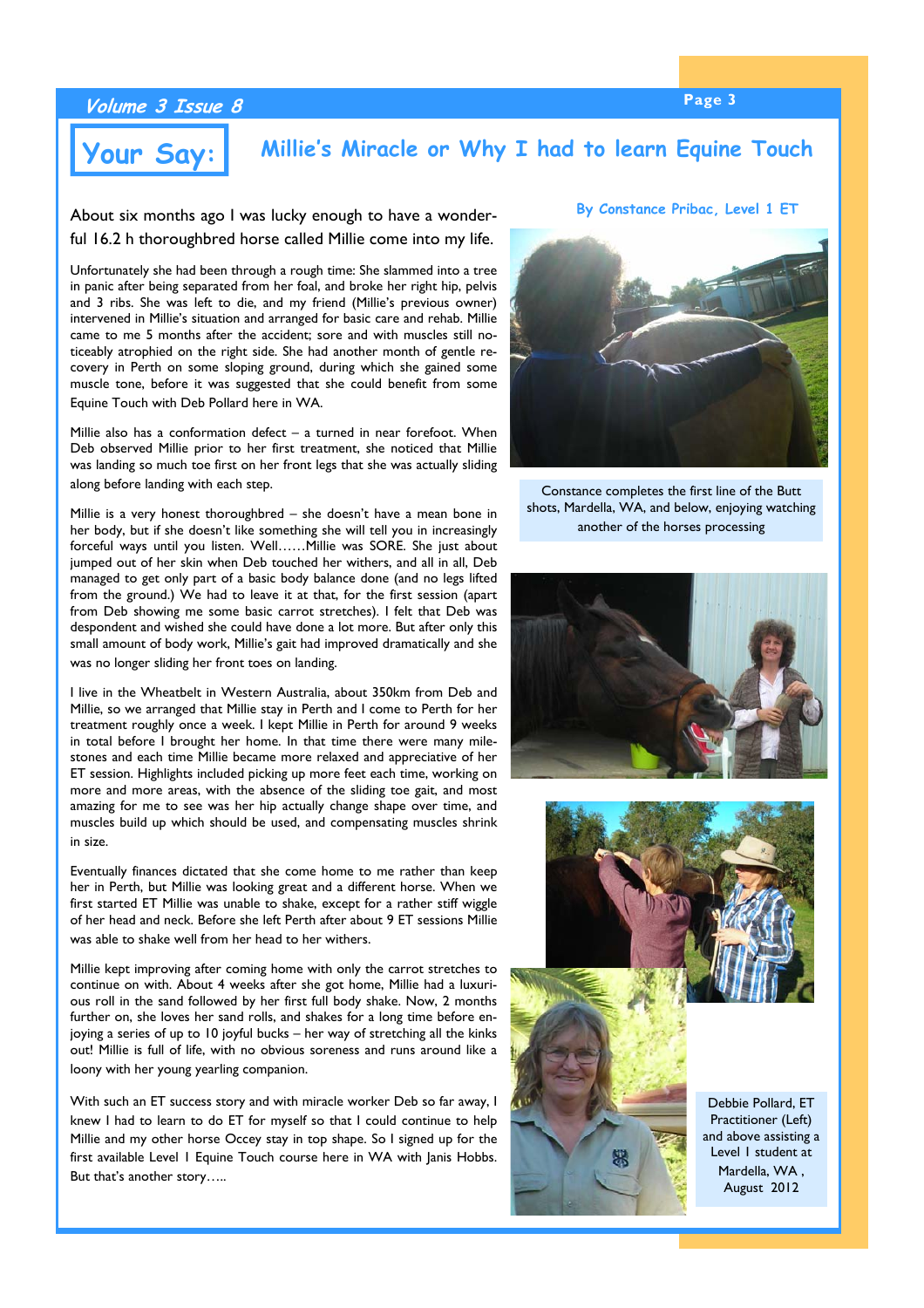# **Page 4 The Equine Touch™— Australia and New Zealand Newsletter**

# **Ivana's October courses NZ News**

Back in New Zealand! My first time to the North Island! I was fortunate to be able to attend Ivana Ruddock's classes, Equine Touch Level 1, Oct 12-14, and Canine Touch Level 1, Oct 15-16, in Palmerston North hosted by Jane Harris (ET Practitioner) and Level 3 at Tauranga Oct 19-22, hosted by Denyse Cambie (Instructor). Thank you to both Jane & Denyse for their wonderful hospitality. Veronica Moore (ET Practitioner) whom I had met at Ivana's first Dissection clinic in Christchurch, South Island, back in December 2009 was also in attendance to help out and we enjoyed catching up again after all this time. It was great to be able to further connections between Kiwi & Aussie ETers with this visit and I look forward to many more exchanges. *Janis Hobbs, Ed* 

It is always a pleasure to observe Ivana Ruddock instructing and this occasion was no exception. Level 1 at Palmerston North had three participants beginning their immersion into the world of Equine Touch. Ivana's positive feedback had their confidence growing as the days passed and they will be going home to practise, practise, practise on some lucky horses! Over the course of the 3 days there were a few different helpers including ET practitioners Jane Harris (our host) and Annie Holman. Who will forget the dare-devil ducklings dodging playful but dangerous thundering TB hooves?! **Level 1 Equine Touch** 

 **Level 1 Canine Touch** 

Canine Touch, also held at Jane's, was a different atmosphere, this time dealing with dogs, predator animals, not prey animals like horses. But as man's best

friends received the willing & gentle hands of the students with their first explorations of Canine Touch  $(CT)$  they, for the most part, obligingly displayed signs of not only acceptance but the desired relaxation effect. A great time had by all and who better to learn the technique from but the originator of Canine Touch herself? Ivana Ruddock.

Canine Touch, Ivana Ruddock's inspired development from The Equine Touch is truly a wonderful addition to the suite of modalities offered by the Equine Touch Foundation and allows the fostering of even closer connection with your dog.

**Level 3 ET at Tauranga**

Level 3 at Tauranga, had another small but enthusiastic group of students attending to progress their ET ambi-**October 19-22** tions, some wishing to carry on and become practitioners. They commented on the amazing scope of Ivana's lectures and described Ivana's delivery as inspiring.

"It's been an amazing journey!" "I'll be seeing the horses that I know in a different way now." "It's just awesome every time. You meet such nice people—we have to care to be here."

We had to work around the weather which was VERY changeable however in between the rain & wind we enjoyed some beautiful sunny moments. Denyse had some interesting equine subjects lined up for us: we started off with Sue Shackleton's minis, Donny & Chinks, CUTE as can be!

The next candidates were Denyse's lovely 16hh+ WBXTB eventers so we went from one extreme to the other! And students had to stretch their boundaries to handle the different sizes, temperaments and weather conditions.

Pictured below with Denyse's WBxTB eventers, Boots & Devlin, on Day two are Sue Shackleton, Ivana Ruddock, (Instructor, ETF Co-Founder), Thea James, Henrike Seifert, Denyse Cambie (ET Instructor & Host) and Veronica Moore (ET Practitio-



ner). Trisha Wren, another ET practitioner (& .<br>Connected Riding instructor) came along on Day 4 to help out too.





hard at work with the minis.

*Donny & Chinks,* all loaded up in their chariot ready to head home to Taupo.